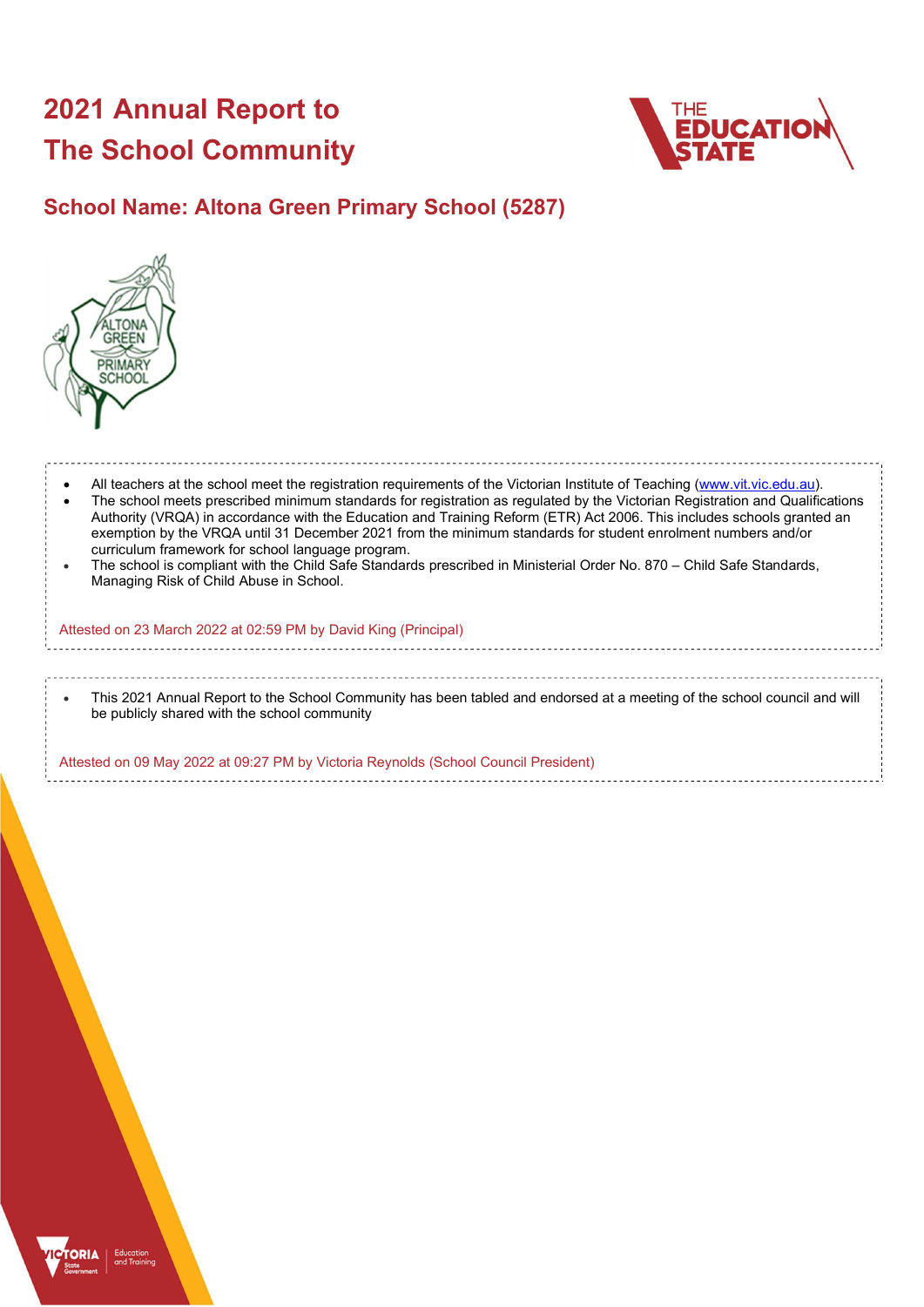

## How to read the Annual Report

### What does the 'About Our School' commentary section of this report refer to?

The 'About our school' commentary provides a brief background on the school, an outline of the school's performance over the year and future directions.

The 'School Context' describes the school's vision, values and purpose. Details include the school's geographic location, size and structure, social characteristics, enrolment characteristics and special programs.

The 'Framework for Improving Student Outcomes (FISO)' section includes the improvement initiatives the school has selected and the progress they have made towards achieving them through the implementation of their School Strategic Plan and Annual Implementation Plan.

### What does the 'Performance Summary' section of this report refer to?

The Performance Summary includes the following:

### School Profile

- student enrolment information
- the school's 'Student Family Occupation and Education' category
- a summary of parent responses in the Parent Opinion Survey, shown against the statewide average for Primary schools
- school staff responses in the area of School Climate in the School Staff Survey, shown against the statewide average for Primary schools

#### Achievement

- English and Mathematics for Teacher Judgements against the curriculum
- English and Mathematics for National Literacy and Numeracy tests (NAPLAN).

### Engagement

Student attendance at school

### Wellbeing

Student responses to two areas in the Student Attitudes to School Survey:

- Sense of Connectedness
- Management of Bullying

Results are displayed for the latest year and the average of the last four years (where available). As NAPLAN tests were not conducted in 2020, the NAPLAN 4-year average is the average of 2018, 2019 and 2021 data in the 2021 Performance Summary.

## Considering COVID-19 when interpreting the Performance Summary

The Victorian community's experience of COVID-19, including remote and flexible learning, had a significant impact on normal school operations in 2020 and 2021. This impacted the conduct of assessments and surveys. Readers should be aware of this when interpreting the Performance Summary.

For example, in 2020 and 2021 school-based surveys ran under changed circumstances, and NAPLAN was not conducted in 2020. Absence and attendance data during this period may have been influenced by local processes and procedures adopted in response to remote and flexible learning.

Schools should keep this in mind when using this data for planning and evaluation purposes.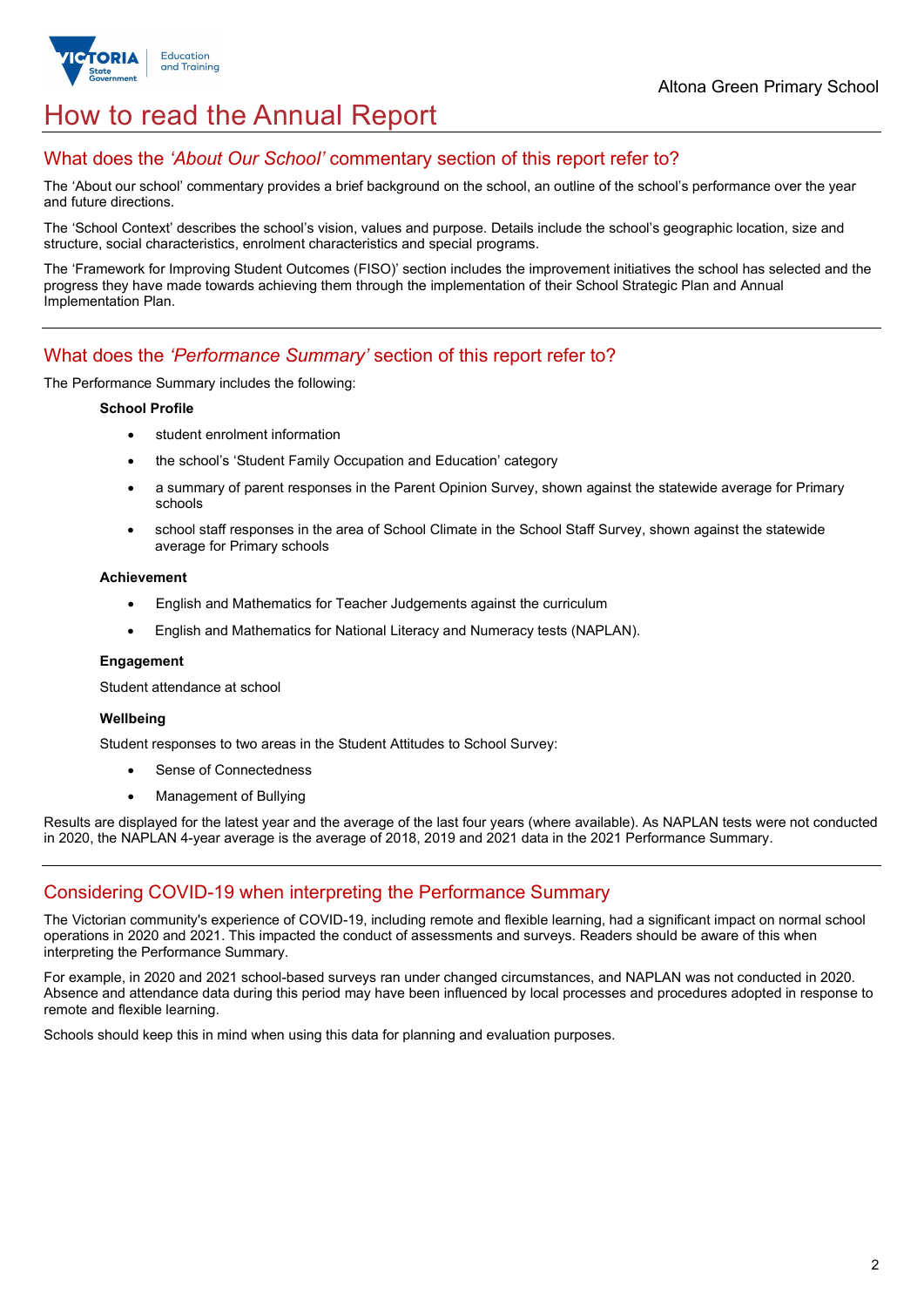

## How to read the Annual Report (continued)

### What do 'Similar Schools' refer to?

Similar Schools are a group of Victorian government schools with similar characteristics to the school.

This grouping of schools has been created by comparing each school's socio-economic background of students, the number of non-English speaking students and the school's size and location.

## What does 'NDP' or 'NDA' mean?

'NDP' refers to no data being published for privacy reasons or where there are insufficient underlying data. For example, very low numbers of participants or characteristics that may lead to identification will result in an 'NDP' label.

'NDA' refers to no data being available. Some schools have no data for particular measures due to low enrolments. There may be no students enrolled in some year levels, so school comparisons are not possible.

Note that new schools only have the latest year of data and no comparative data from previous years. The Department also recognises unique circumstances in Specialist, Select Entry, English Language, Community Schools and schools that changed school type recently, where school-to-school comparisons are not appropriate.

## What is the 'Victorian Curriculum'?

The Victorian Curriculum F–10 sets out what every student should learn during his or her first eleven years of schooling. The curriculum is the common set of knowledge and skills required by students for life-long learning, social development and active and informed citizenship.

The Victorian Curriculum is assessed through teacher judgements of student achievement based on classroom learning.

The curriculum has been developed to ensure that school subjects and their achievement standards enable continuous learning for all students, including students with disabilities.

The 'Towards Foundation Level Victorian Curriculum' is integrated directly into the curriculum and is referred to as 'Levels A to D'.

'Levels A to D' may be used for students with disabilities or students who may have additional learning needs. These levels are not associated with any set age or year level that links chronological age to cognitive progress (i.e., there is no age expected standard of achievement for 'Levels A to D').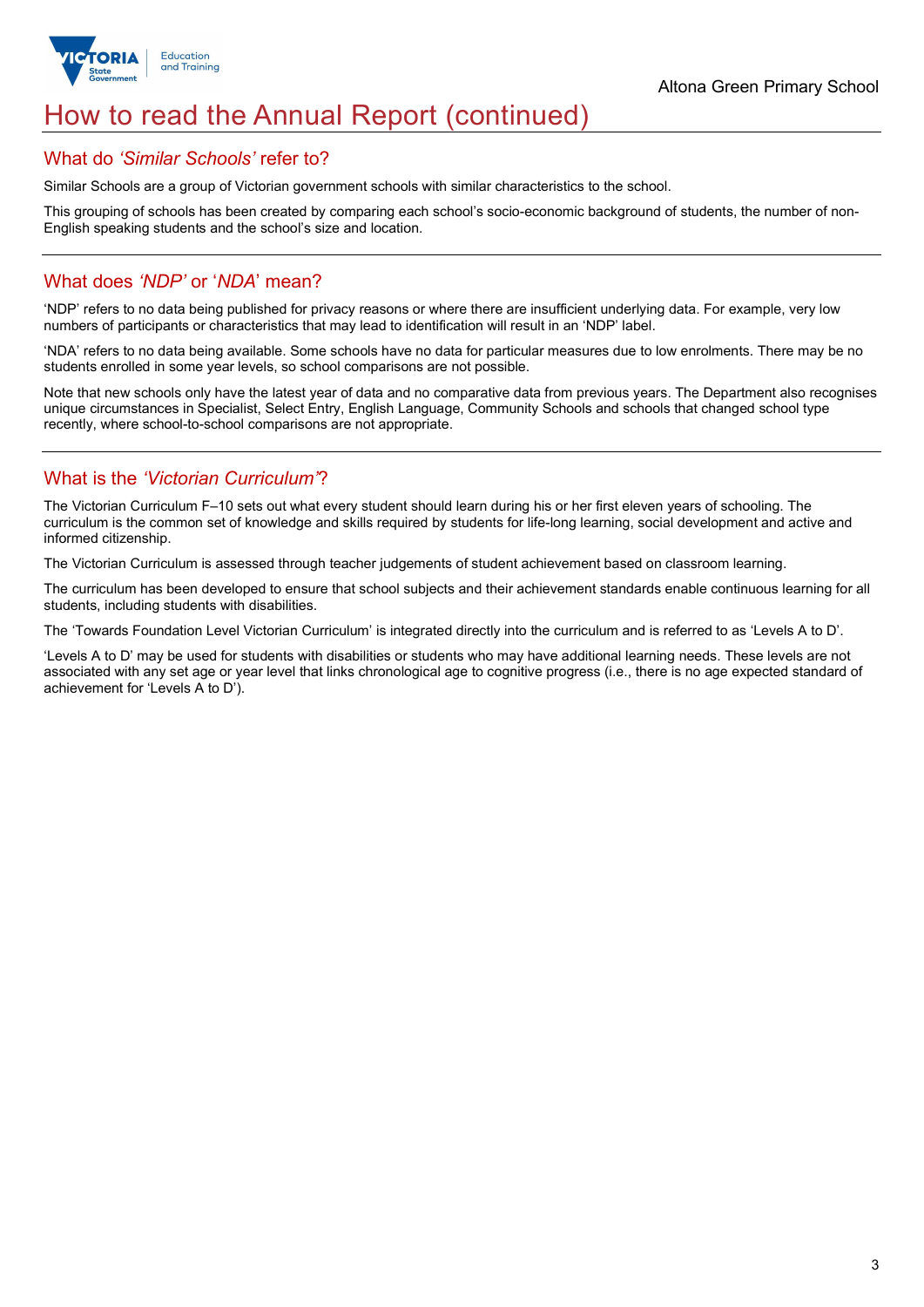

## About Our School

## School context

Our Vision for Learning:

At Altona Green Primary School the students are our core focus. Our collective commitment is to create a safe and stimulating environment that empowers all students to be lifelong learners who strive for personal excellence.

Our objective is to ensure that all of our students leave our school with the following skills, knowledge and dispositions:

- Brave and determined
- Community minded global citizens
- Empathetic and inclusive
- Happy and healthy mind and body
- Aspirational and seek challenge
- Build respectful relationships
- Critical and creative thinkers
- Deep and rich curriculum knowledge
- Problem solvers and solution focused

### Our School Values:

Our school values are kindness, encouragement, fairness, acceptance and respect. These values are referred to by the acronym KEFAR (represented by a frog mascot). KEFAR values are firmly embedded in our school and highly valued by the whole school community.

All students at AGPS aim to be like KEFAR - be SAFE, be RESPONSIBLE, be a LEARNER.

Our staff operate under the following school norms:

INCLUSIVE: We are inclusive of all members of our community and recognise, value and celebrate differences and perspectives

COLLABORATIVE: We work as a collaborative team with a collective responsibility to improve student outcomes KNOW OUR STUDENTS: We ensure we know our students and their learning needs and work together to provide carefully considered and evidence based strategies to ensure they are all making growth

PROFESSIONAL GROWTH: We commit to our own professional growth and support the growth of our colleagues through collaborative, job-embedded professional learning

ENGAGED: We are engaged, prepared and present in all aspects of our school community

LIKE KEFAR: We are respectful, trustworthy and supportive to develop an inclusive environment in which everyone contributes

### Context:

Altona Green Primary School was established in 1990 is located in the established area of Altona Meadows approximately 20kms from the Melbourne CBD in Melbourne's west. The school grounds are spacious, well maintained and provide engaging spaces for our students to learn and play.

The student enrolment in 2021 was 387 and is made up of students from Altona Meadows and the surrounding suburbs. The enrolment numbers have remained consistent over the past 4 years and are expected to remain consistent in the future. We currently have 47 EAL (English as an Additional Language) students, 8 ATSI (Aboriginal and Torres Strait Islander) students and 18 students funded under PSD. The school has a low-medium Student Family Occupation and Education index (0.3613).

The school is well resourced and had 37.42 equivalent full-time staff: 2 Principal class, 22 teachers (1 Leading Teacher and 1 Learning Specialist), 13 Education Support staff and 1 Business Manager (There are no staff of Aboriginal and Torres Strait Islander heritage). Staff are very experienced and dedicated and a range of specialist and support programs are provided to our students, including the Arts, Physical Education, Italian, STEM, Kitchen and Garden program and literacy intervention for selected individuals and groups of students across the school. Our school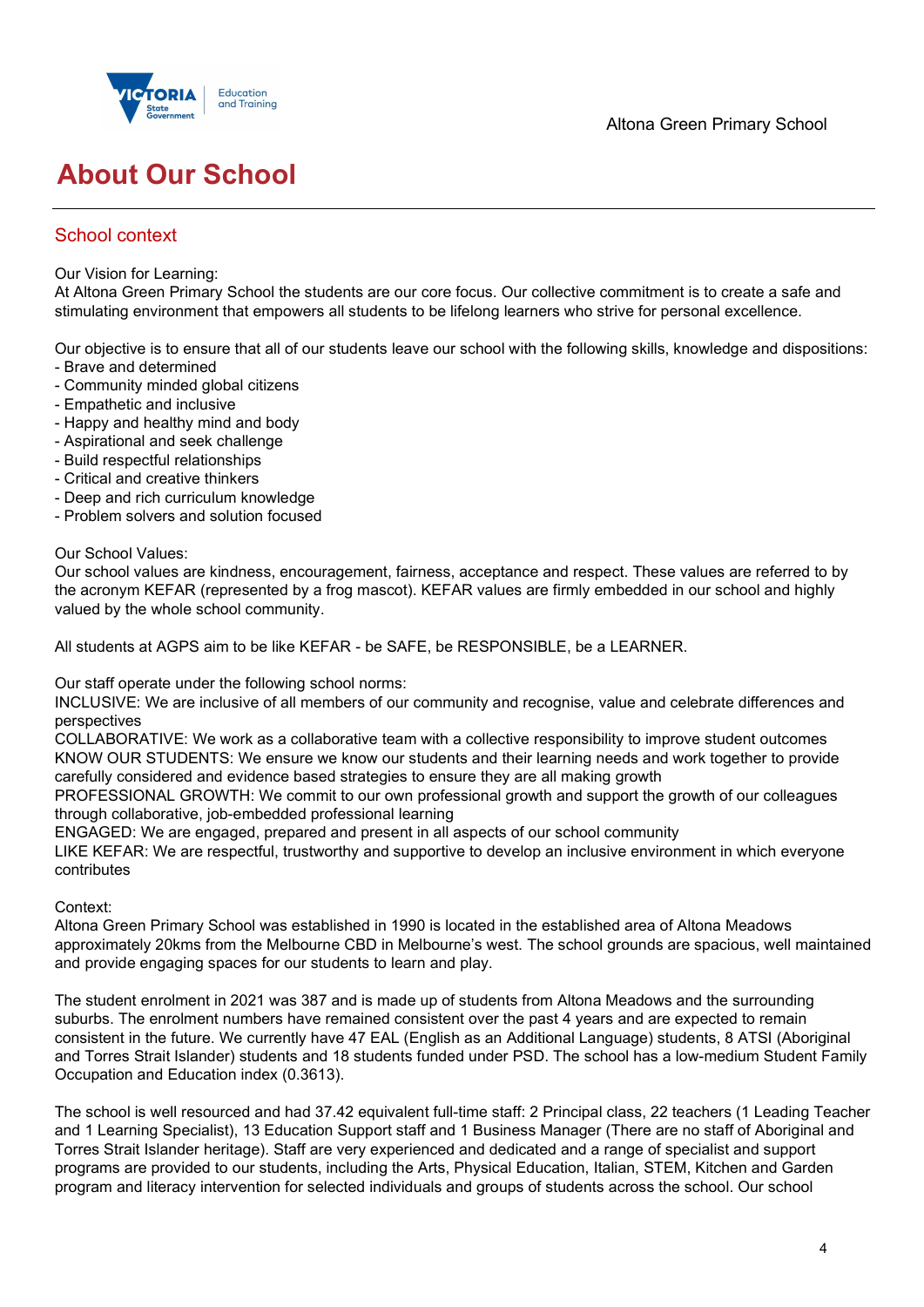

Altona Green Primary School

comprised 17 classes with a mixture of composite and straight classes (straight Prep, Year 1 and Year 6, composite 2/3 and 4/5).

Our school conducted our school review in Term 4 of 2021. Following the findings of the review, our 2021-2024 Strategic Plan priorities are: improving achievement and learning growth for all students in literacy and numeracy, improving student engagement in learning, and improving student sense of wellbeing. The Key Improvement Strategies to achieve these goals are to:

- Develop and implement a Guaranteed and Viable Curriculum

- Develop and implement whole school assessment practices in alignment with Victorian Curriculum including English as an Additional Language

- Build teacher capacity to ensure high quality low variability, evidence-based instruction
- To develop and embed a whole school approach to enhance student agency in learning
- Further develop and embed the whole school approach to developing parents as partners
- Review and implement a consistent school wide tiered approach to wellbeing
- Strengthen the social and emotional capabilities of students

## Framework for Improving Student Outcomes (FISO)

In 2021, the School's AIP focused on the implementation of the 2021 Priorities Goals: Learning Catch Up Extension, Happy, Active and Healthy Kids and Connected Schools. Due to the disruptions of 2021, we needed to adapt some of our initial plans, however, we were still able to make progress towards many of our targets. Our key actions were to:

- Plan whole-school professional learning on writing.

- Embed PLT structures to support teacher collaboration with a focus on differentiation.
- Establish a targeted support program for identified students
- Review and refine our whole school approach to student wellbeing (SWPBS & RRRR)
- Review and refine our approach to monitoring and improving student attendance
- Target counselling for individual students with acute needs

- Strengthen and embed the school-wide approach to communication with parents/carers/kin, incorporating the new ways in which school connected during remote flexible learning.

- Use digital channels of communication to provide regular updates on student learning programs.
- Strengthen and embed digital learning in classes.

Despite the disruptive nature of 2021, we were still able to make progress towards many of the above improvement strategies. Our teachers engaged in professional learning which centred on effective pedagogy, including cognitive science principles and a focus on the gradual release of responsibility model and explicit teaching. The staff also worked through a curriculum review process to establish our guaranteed and viable curriculum and scope and sequence for writing.

To support the implementation of these goals, our Leading Teacher worked closely with all Professional Learning Teams (PLT) and supported PLT leaders to enact the PLT Teaching and Learning Cycle, including teaching teams conducting inquiry-based action research. The Leading Teacher and Learning Specialist were also able to provide coaching and mentoring across the school for all of our teachers, although this was disrupted due to the periods of remote and flexible learning.

We are proud of the level of support that our school was able to provide all members of our community during the challenges of COVID-19 and we built upon the strategies that were successfully implemented in 2020. Our wellbeing officer continued to play a pivotal role in providing targeted and catered support to many families. We continued to build our support network and employed provisional psychologists and speech pathologists to work directly with families and our staff to ensure our supports were targeted to the unique needs of our students. We also established the attendance officer position in 2021 and developed a system to track monitor and respond to student attendance. We were pleased to see a reduction in the number of student absence days in 2021.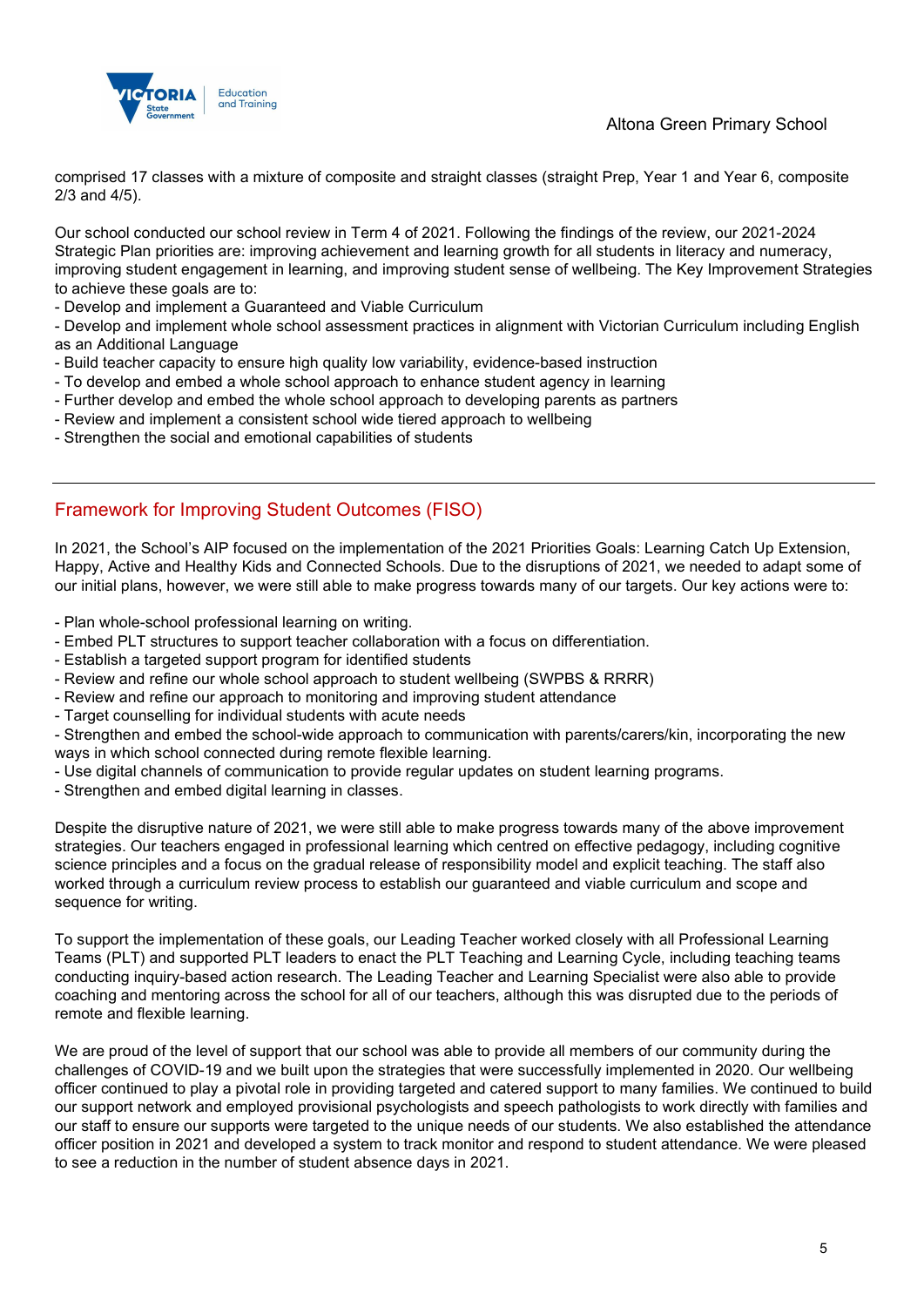

We continued to utilise Seesaw as our digital learning platform during onsite and remote learning with the aim to continue to provide parents with updates of learning progress and insights into the classroom as we had done during remote learning in 2020. We also formed a continuous reporting working party to trial a form of progressive reporting to parents and carers. The working party developed the expectations for reporting and developed the templates and procedures for this process. Despite the efforts of the working party, we decided to postpone this initiative due to the extended period of remote learning during term 3.

## Achievement

Altona Green Primary School is committed to working collaboratively within a Professional Learning Community to improve student outcomes. Our teachers work in Professional Learning Teams and use the Teaching and Learning Cycle to effectively assess and diagnose, plan, implement and monitor the academic progress of the students. PLTs also moderate together to ensure consistency in planning and assessment and that our learning programs cater for the needs of all students in the class. There has been significant development in the operation of our PLTs in recent years and this work has been led and supported by our Leading Teacher.

Throughout 2021, teachers engaged in professional learning in line with the AIP and SSP. The main focus for professional learning was centred around building knowledge and skills in effective pedagogy as well as further building curriculum and assessment knowledge in writing. There has been a greater focus on explicit teaching and the gradual release of responsibility in our instructional practice and this is aligned with contemporary research about how students learn and the practical implications for teaching. A number of our teachers also completed the SOLAR (Science of Language and Reading) course offered through La Trobe University which provided evidence-based information about effective teaching of early literacy skills. This work will continue in 2022 as we continue to refine our practices to be aligned with the science of learning.

Our remote learning program continued to adapt to the changing needs of our students and their families. All classes utilised Seesaw and Webex as the main learning platforms and teachers across the year levels modified their programs to suit the needs of their cohort of students. This included the combination of synchronous and asynchronous learning, scheduled live lessons, allocated teacher focus groups and detailed lesson plans/worked examples to support students. Additional support was also provided to identified individuals and groups of students through the use of our specialist teachers, education support staff and tutor.

Our AIP targets were built around student growth measures in NAPLAN and other school-based assessments and these targets were partially met. According to school-based assessments such as PAT and On Demand, we had a number of cohorts achieve above expected growth but other cohorts did not achieve the expected growth targets and the NAPLAN growth targets were not met. These cohorts will continue to be monitored and supported in 2022. The results of teacher judgement against the Victorian Curriculum for students in Prep to Year 6 show that our results are slightly lower than previous years which is understandable considering the impact of the disruptive school year. Our NAPLAN mean scores continued to remain consistent with previous years and we had positive results in the percentage of students in the top 2 bands, particularly Year 3 Reading (68%) and Numeracy (51%).

Students supported through the Program for Students with a Disability all showed satisfactory progress in achieving their individual goals as identified in their Individual Education Plans.

## **Engagement**

Despite a challenging year for students and their families, Altona Green Primary School has been able to ensure students and their families have remained active and engaged throughout the year. During extended periods of learning from home, our teachers developed innovative ways of connecting with and supporting students and their families. Community events such as the STEM Family Night, Colour Explosion and Christmas Fun Day were thankfully able to go ahead during the periods of onsite learning and remote events such as STEAM week and the Year 2/3 virtual camp to Phillip Island ensured that our students remained engaged and excited to attend the remote learning program.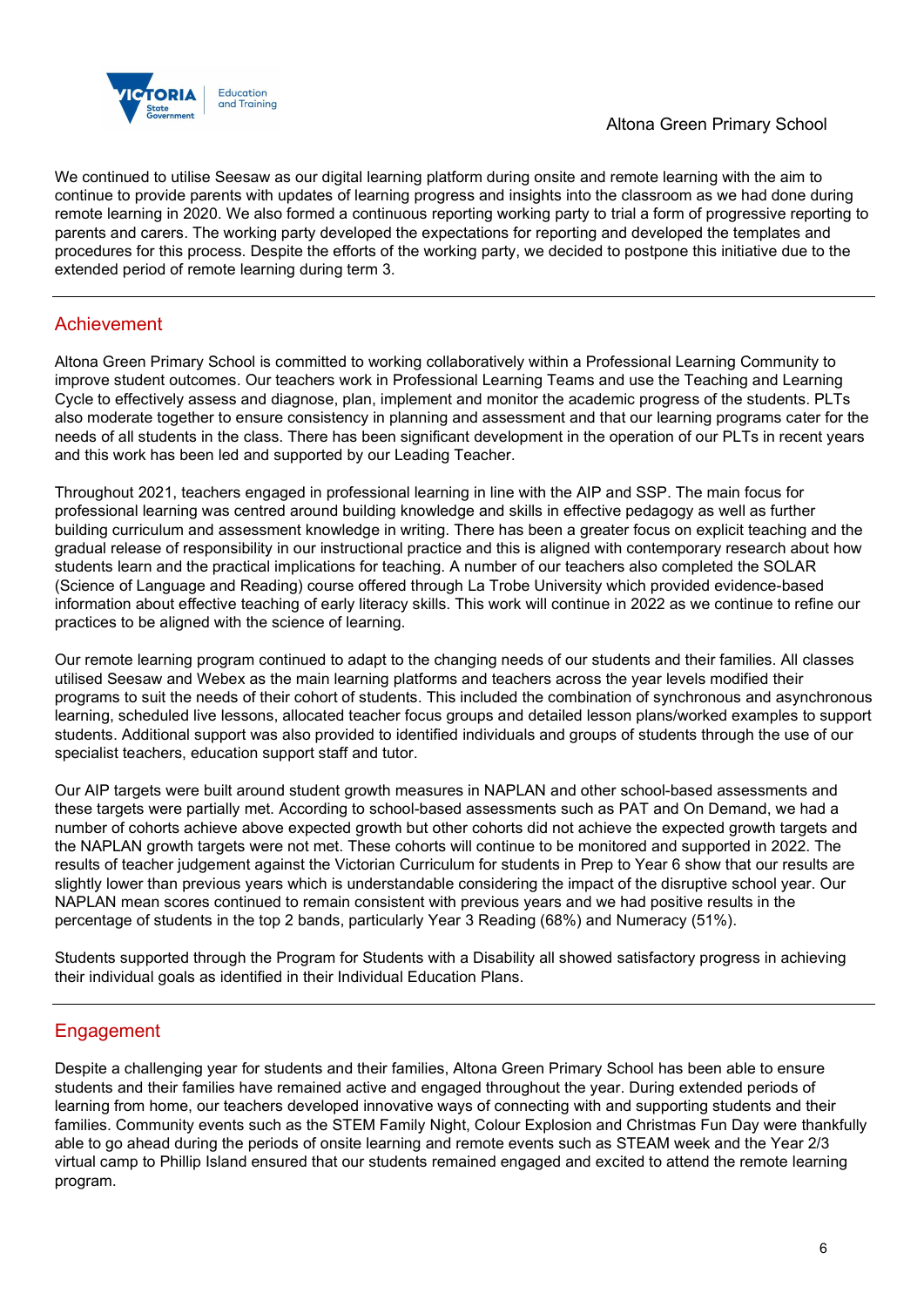

The overall attendance data for Altona Green Primary School over the last four years shows that our results are similar to other Victorian schools. In 2021, the overall attendance average was 93% with an improved average number of absence days than previous years. To support the improvement of student attendance we appointed an attendance officer and this role included the promotion of good attendance, monitoring of attendance data, ensuring attendance data was accurate and working with families to make sure students were coming to school when able. Return to school plans were developed for individual students that needed extra support to reengage in onsite learning later in the year.

Our wellbeing officer and assistant principal also worked closely with families and teachers throughout the remote learning period to ensure that students were being engaged and supported. They monitored attendance with our attendance officer and developed plans for re-engagement when needed. Parents were notified of unexplained absences through Compass and phone calls/Webex meetings for regular non-attendance.

We continued to build the student leadership profile in 2021 to improve student voice and agency. Student leadership roles are growing in significance at our school and we undertake a thorough process when selecting students to fill various leadership positions. In 2021 we had school captains and vice-captains, KEFAR leaders, junior school council and specialist leadership roles, however, their roles were impacted by remote learning. Despite the interruptions, the student leaders still had opportunities to be involved in important activities such as hosting online and in-person assemblies, conducting school tours and developing actions for school improvement.

Classroom teachers and leadership continue to work with our families to strengthen the home-school partnerships. Digital learning tools became further embedded through the periods of remote learning and continued to be used during onsite learning. This has helped to provide information to families about learning programs and the progress of the students and we will continue to strengthen this next year.

## **Wellbeing**

Our school has well established and embedded wellbeing programs with our 'Be Like KEFAR' program a central part of promoting and supporting positive behaviours across the school. In 2021 we continued to implement and monitor the School-Wide Positive Behaviour Supports and Respectful Relationships programs and introduced the Zones of Regulation program as a school-wide tool to support students with recognising and regulating their own emotions. All of these programs were utilised during onsite and remote learning with a greater emphasis placed on wellbeing lessons and check-ins during the periods of remote learning.

To provide the level of wellbeing support required to students and their families we offered a range of support programs throughout 2021, particularly through the periods of remote learning. This included regular check-ins from teachers and support staff, additional Webex sessions for vulnerable students, online social groups, parent support group meetings weekly, parent information sessions and referrals to support services. We also provided onsite support for vulnerable students and students with disabilities.

The wellbeing officer and assistant principal worked closely with families of students with additional needs and planned and implemented Student Support Group meetings, developed student profiles, facilitated care team meetings, developed, monitored and reviewed Individual Education Plans and liaised with external professionals to provide targetted support to a number of students.

We were pleased to offer a comprehensive transition program for all students once again in 2021. Our prep transition program assists in meeting the needs of all of our incoming preps by providing a familiar, secure and engaging environment and we were able to run a full transition program in Term 4. Additionally, all students in Years 1-5 are involved in a 'Step Up Day' and further transition sessions. A whole school transition day provides an opportunity for students and teachers to meet and begin to build relationships and an understanding of the requirements for the following year.

Our Student Attitude to School survey was conducted in Term 2 and shows a small decline in overall results (consistent with the state). Overall, the results of the survey are positive and show improvement towards our targets,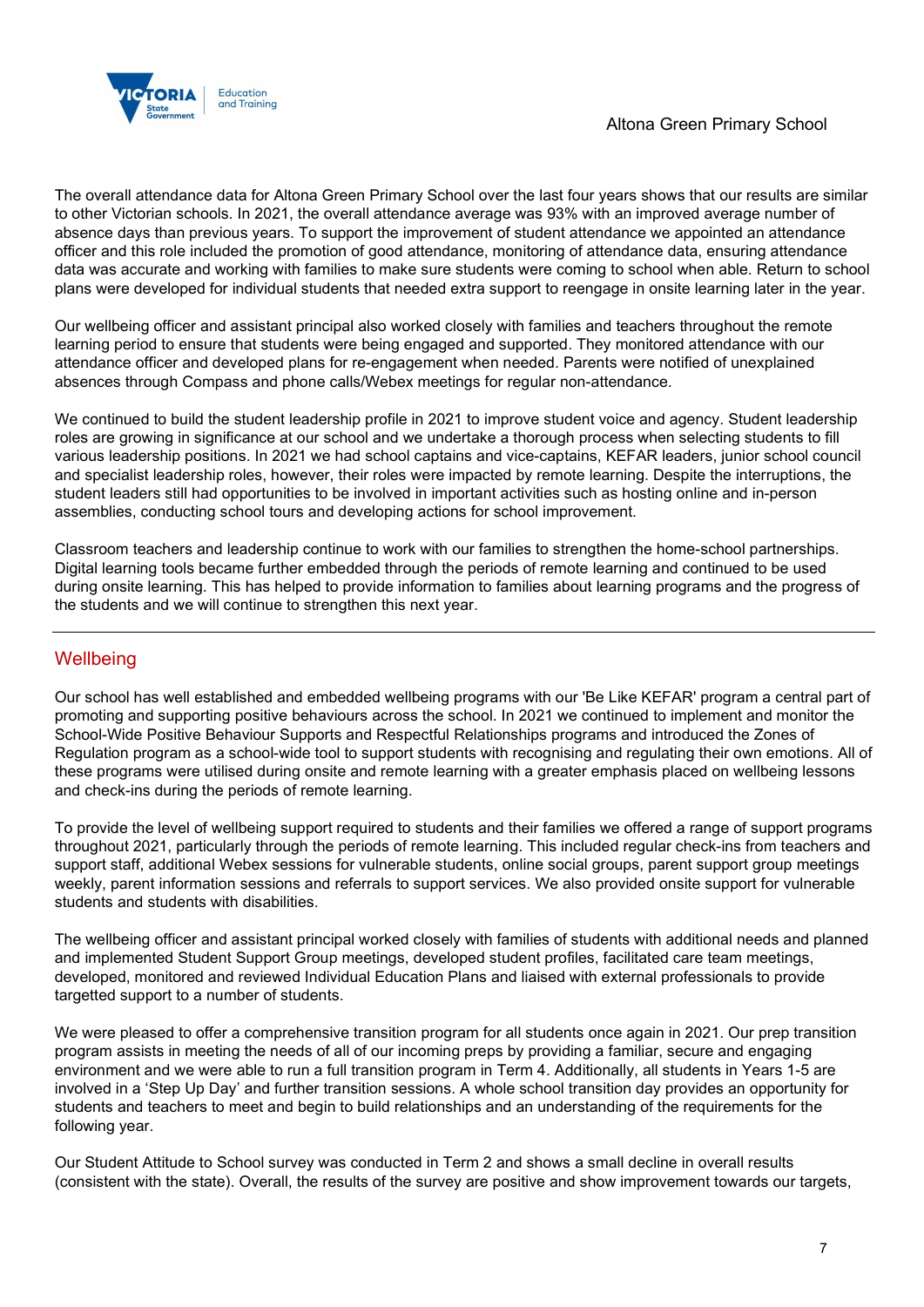

Student Sense of Confidence (83%), Sense of Inclusion (90%), Motivation and Interest (83%) and Self-Regulation and Goal Setting (86%) are all pleasing results considering the challenges faced through the disruptive year.

Our parents were offered the opportunity to participate in the Parent Opinion Survey. The results from this survey were very positive with many areas receiving a greater percentage of endorsement than similar, network and state school averages. Most pleasing were High Expectations for Success (87%), Parent Community Engagement (82%), Student Pride and Confidence (87%) and General School Satisfaction (85%).

### Finance performance and position

Altona Green Primary School continued to maintain a healthy financial position throughout 2021. The Altona Green Primary School Council Finance sub-committee capably monitored and effectively met all budgetary requirements ensuring DET financial guidelines were adhered to. The larger than expected operating surplus was largely due to changes in staffing throughout the year, adjustments to expenditure on certain programs and the postponement of maintenance program projects due to remote learning and the restrictions caused by COVID-19. The need to engage in school level payroll (SLP) was also significantly reduced as the need for replacement teachers to cover planning days / sessions and personal leave was not apparent. Surpluses from previous years also contributed to the 2021 surplus.

We received \$72,830 from the Department of Education for equity funding. These funds were used to support school initiatives in line with our Annual Implementation Plan, such as staffing for intervention and extension, welfare, speech pathology and psychology.

In 2021, Altona Green School Council managed the procurement process to appoint a new OSHC provider, TeamKids whose contract for service commenced with the school in 2022.

Fundraising efforts in 2021 were limited, however, Parents and Friends were able to run some fundraising activities, such as the Colour Explosion, which resulted in raised funds that have been allocated to improving the sporting facilities at the school.

Altona Green Primary School was also successful in obtaining a grant through the Minor Capital Works Fund to upgrade the student and staff toilet facilities in the main building. This work began late in 2021 and will be completed in 2022.

### For more detailed information regarding our school please visit our website at http://www.altonagreen.vic.edu.au/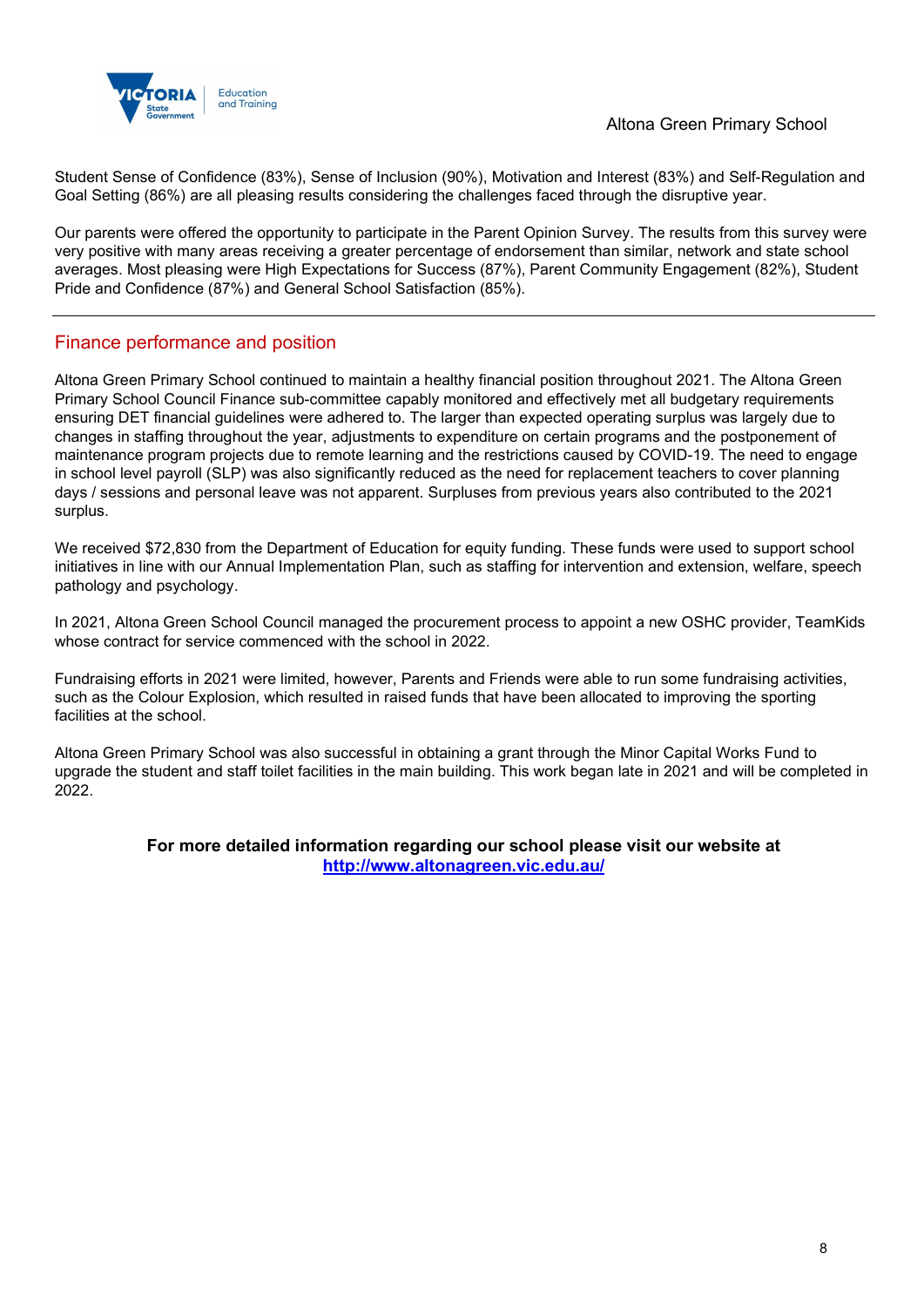

# Performance Summary

The Performance Summary for government schools provides an overview of how this school is contributing to the objectives of the Education State and how it compares to other Victorian government schools.

All schools work in partnership with their school community to improve outcomes for children and young people. Sharing this information with parents and the wider school community helps to support community engagement in student learning, a key priority of the Framework for Improving Student Outcomes.

Refer to the 'How to read the Annual Report' section for help on how to interpret this report.

## SCHOOL PROFILE

### Enrolment Profile

A total of 387 students were enrolled at this school in 2021, 207 female and 180 male.

18 percent of students had English as an additional language and 2 percent were Aboriginal or Torres Strait Islander.

### Overall Socio-Economic Profile

The overall school's socio-economic profile is based on the school's Student Family Occupation and Education index (SFOE).

SFOE is a measure of socio-educational disadvantage of a school, based on educational and employment characteristics of the parents/carers of students enrolled at the school. Possible SFOE band values are: Low, Low-Medium, Medium and High. A 'Low' band represents a low level of socio-educational disadvantage, a 'High' band represents a high level of socio-educational disadvantage.

This school's SFOE band value is: Low - Medium

### Parent Satisfaction Summary

The percent endorsement by parents on their school satisfaction level, as reported in the annual Parent Opinion Survey.

Percent endorsement indicates the percent of positive responses (agree or strongly agree) from parents who responded to the survey.



### School Staff Survey

The percent endorsement by staff on School Climate, as reported in the annual School Staff Survey.

Percent endorsement indicates the percent of positive responses (agree or strongly agree) from staff who responded to the survey. Data is suppressed for schools with three or less respondents to the survey for confidentiality reasons.

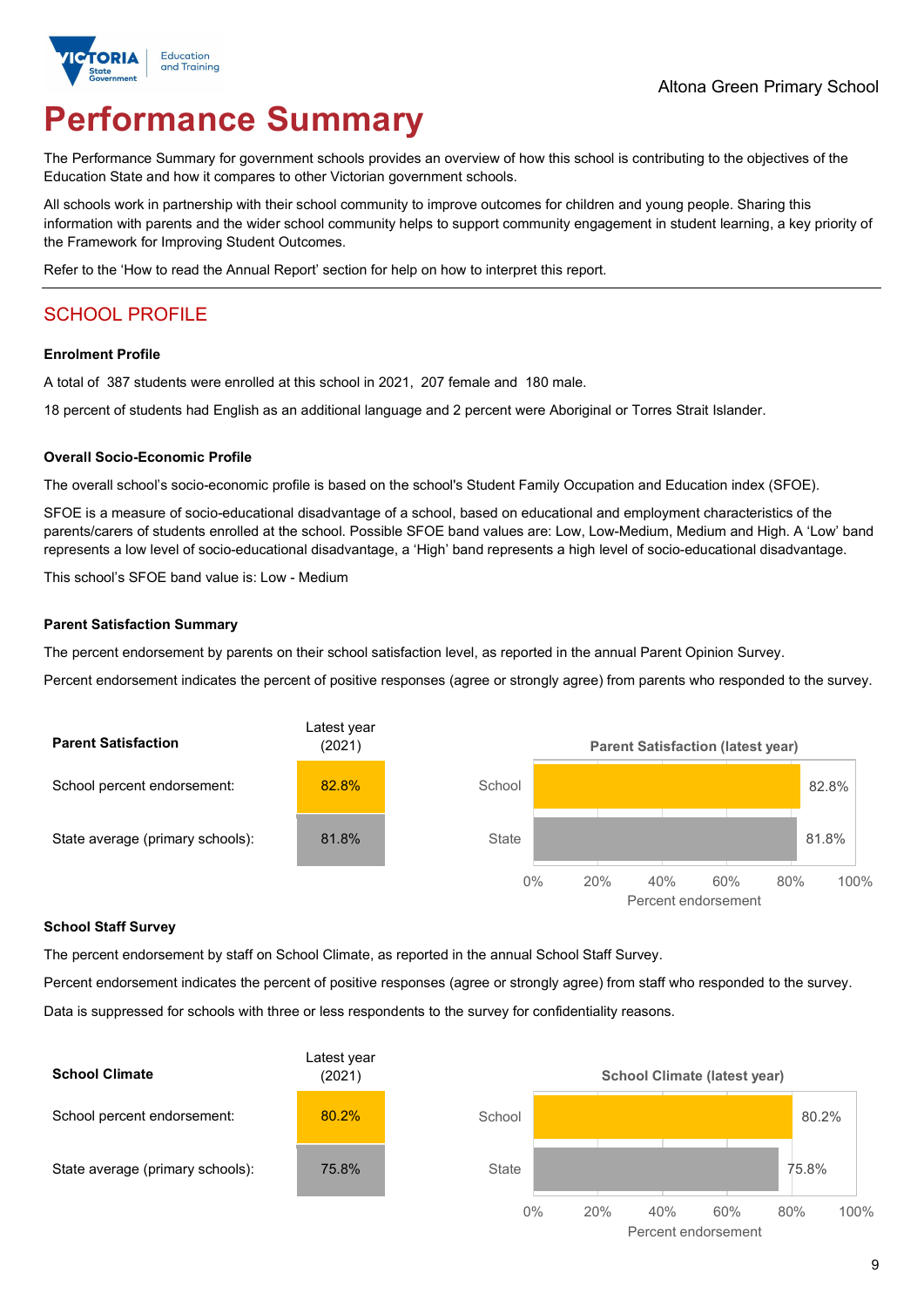

## ACHIEVEMENT

Key: 'Similar Schools' are a group of Victorian government schools that are like this school, taking into account the school's socioeconomic background of students, the number of non-English speaking students and the size and location of the school.

### Teacher Judgement of student achievement

Percentage of students working at or above age expected standards in English and Mathematics.



**Mathematics** Years Prep to 6 Latest year (2021) School percent of students at or above age expected standards: 76.6% Similar Schools average: 83.7% State average: 84.9%

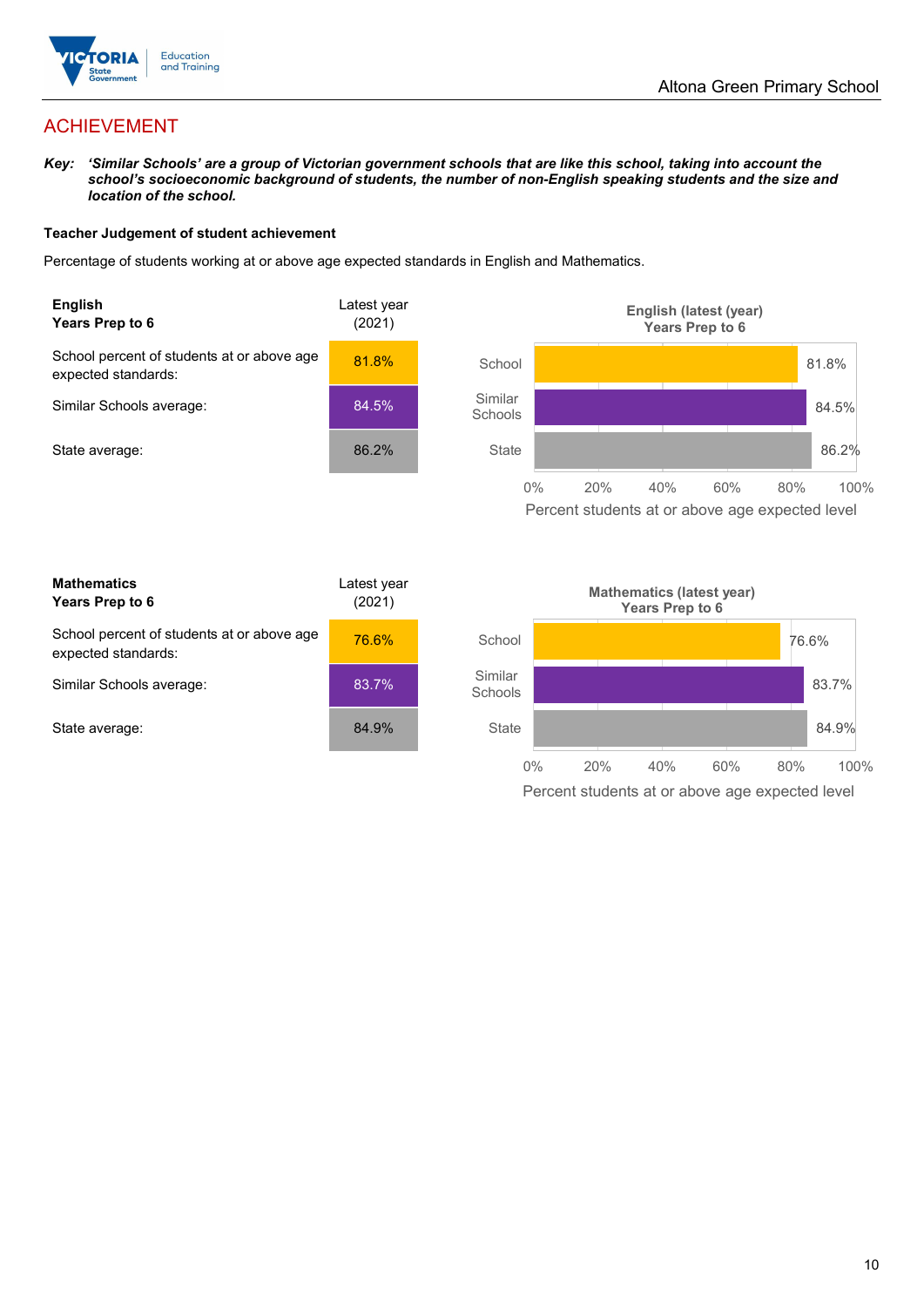

## ACHIEVEMENT (continued)

### NAPLAN

|                   | location of the school.                                            |                       |                   |                    | (ey: 'Similar Schools' are a group of Victorian government schools that are like this school, taking into account the<br>school's socioeconomic background of students, the number of non-English speaking students and the size and |             |
|-------------------|--------------------------------------------------------------------|-----------------------|-------------------|--------------------|--------------------------------------------------------------------------------------------------------------------------------------------------------------------------------------------------------------------------------------|-------------|
| <b>IAPLAN</b>     |                                                                    |                       |                   |                    |                                                                                                                                                                                                                                      |             |
|                   | ercentage of students in the top three bands of testing in NAPLAN. |                       |                   |                    |                                                                                                                                                                                                                                      |             |
|                   |                                                                    |                       |                   |                    | lote: NAPLAN tests were not conducted in 2020, hence the 4-year average is the average of 2018, 2019 and 2021 data.                                                                                                                  |             |
| Reading<br>Year 3 |                                                                    | Latest year<br>(2021) | 4-year<br>average |                    | <b>NAPLAN Reading (latest year)</b><br>Year 3                                                                                                                                                                                        |             |
|                   | School percent of students in<br>top three bands:                  | 75.8%                 | 77.3%             | School             |                                                                                                                                                                                                                                      | 75.8%       |
|                   | Similar Schools average:                                           | 76.5%                 | 75.6%             | Similar<br>Schools |                                                                                                                                                                                                                                      | 76.5%       |
|                   | State average:                                                     | 76.9%                 | 76.5%             | State              |                                                                                                                                                                                                                                      | 76.9%       |
|                   |                                                                    |                       |                   | $0\%$              | 20%<br>40%<br>60%<br>Percent of students in top three bands                                                                                                                                                                          | 100%<br>80% |
| Reading<br>Year 5 |                                                                    | Latest year<br>(2021) | 4-year<br>average |                    | <b>NAPLAN Reading (latest year)</b><br>Year 5                                                                                                                                                                                        |             |
|                   | School percent of students in<br>top three bands:                  | 61.0%                 | 69.1%             | School             | 61.0%                                                                                                                                                                                                                                |             |
|                   | Similar Schools average:                                           | 66.7%                 | 64.7%             | Similar<br>Schools | 66.7%                                                                                                                                                                                                                                |             |
|                   | State average:                                                     | 70.4%                 | 67.7%             | State              | 70.4%                                                                                                                                                                                                                                |             |
|                   |                                                                    |                       |                   | $0\%$              | 20%<br>40%<br>60%<br>Percent of students in top three bands                                                                                                                                                                          | 80%<br>100% |
| Year 3            | Numeracy                                                           | Latest year<br>(2021) | 4-year<br>average |                    | <b>NAPLAN Numeracy (latest year)</b><br>Year 3                                                                                                                                                                                       |             |
|                   | School percent of students in<br>top three bands:                  | 76.2%                 | 74.7%             | School             |                                                                                                                                                                                                                                      | 76.2%       |
|                   | Similar Schools average:                                           | 64.8%                 | 66.0%             | Similar<br>Schools | 64.8%                                                                                                                                                                                                                                |             |
|                   | State average:                                                     | 67.6%                 | 69.1%             | State              | 67.6%                                                                                                                                                                                                                                |             |
|                   |                                                                    |                       |                   | $0\%$              | 20%<br>40%<br>60%<br>Percent of students in top three bands                                                                                                                                                                          | 100%<br>80% |
| Year 5            | <b>Numeracy</b>                                                    | Latest year<br>(2021) | 4-year<br>average |                    | <b>NAPLAN Numeracy (latest year)</b><br>Year 5                                                                                                                                                                                       |             |
|                   | School percent of students in<br>top three bands:                  | 54.8%                 | 56.5%             | School             | 54.8%                                                                                                                                                                                                                                |             |
|                   | Similar Schools average:                                           | 55.5%                 | 55.6%             | Similar<br>Schools | 55.5%                                                                                                                                                                                                                                |             |
|                   | State average:                                                     | 61.6%                 | 60.0%             | State              | 61.6%                                                                                                                                                                                                                                |             |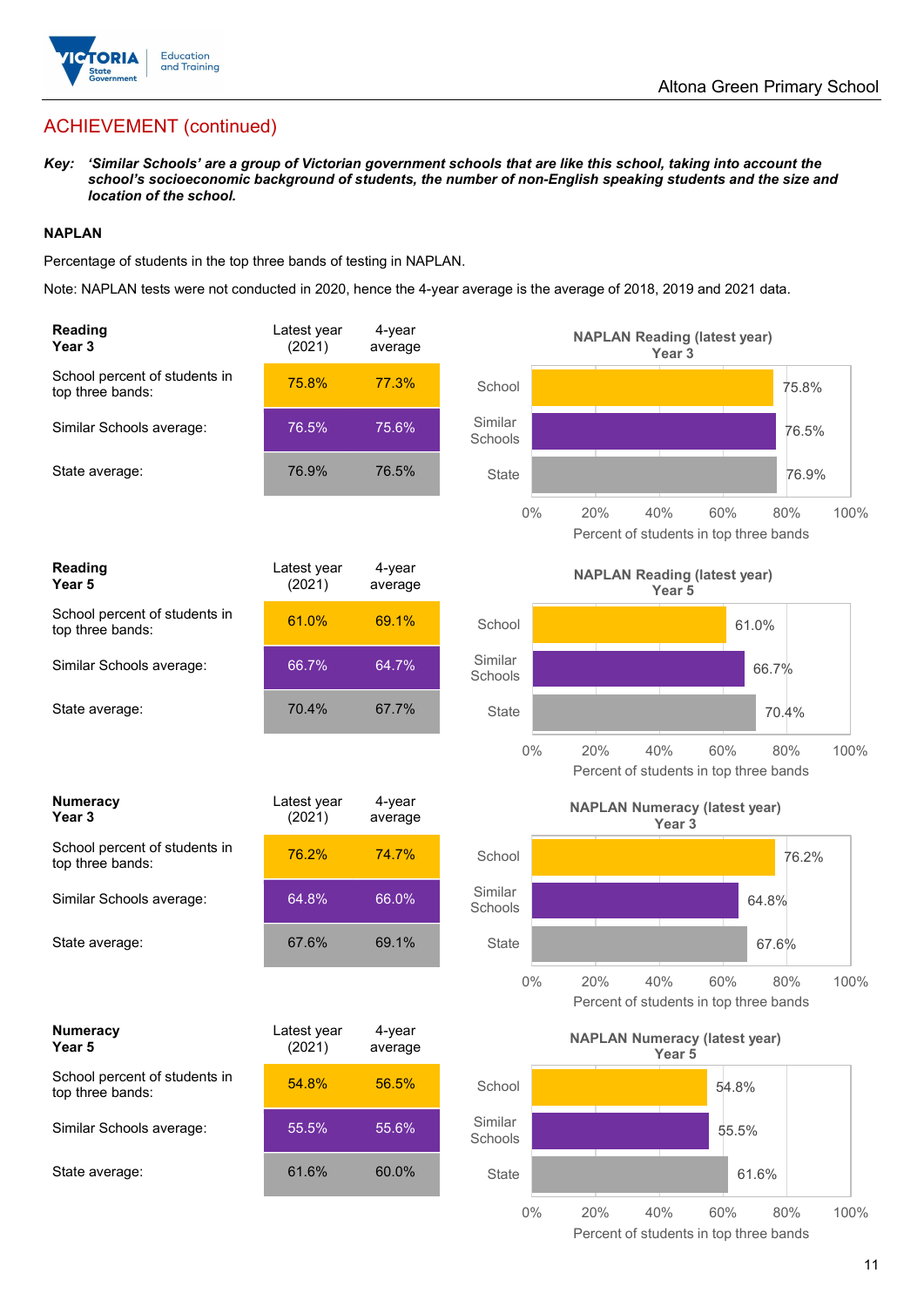

## ACHIEVEMENT (continued)

### NAPLAN Learning Gain

NAPLAN learning gain is determined by comparing a student's current year result relative to the results of all 'similar' Victorian students (i.e., students in all sectors in the same year level who had the same score two years prior). If the current year result is in the top 25 percent, their gain level is categorised as 'High'; middle 50 percent is 'Medium'; bottom 25 percent is 'Low'.

### Learning Gain Year 3 (2019) to Year 5 (2021)

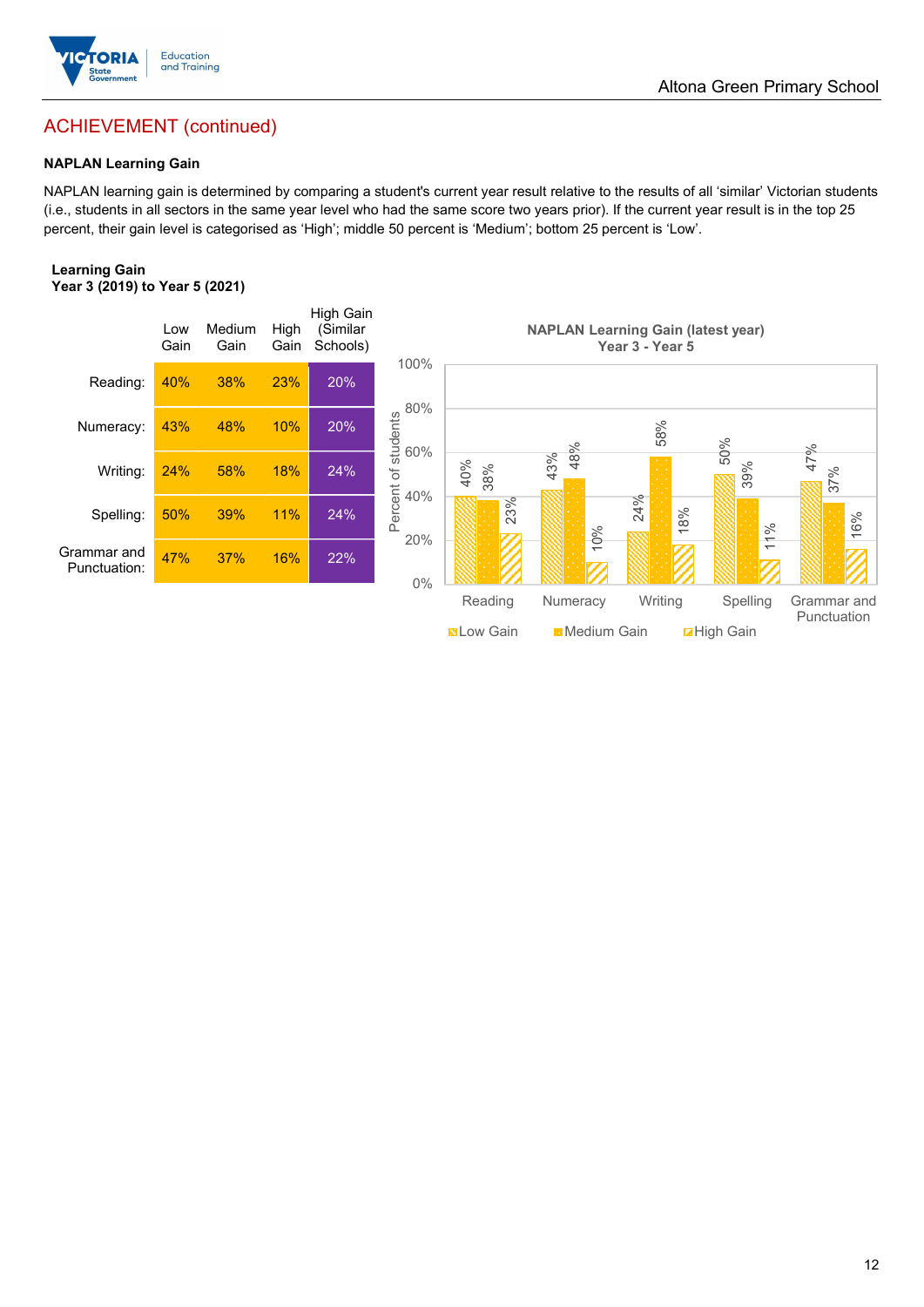

## ENGAGEMENT

Key: 'Similar Schools' are a group of Victorian government schools that are like this school, taking into account the school's socioeconomic background of students, the number of non-English speaking students and the size and location of the school.

### Average Number of Student Absence Days

Absence from school can impact on students' learning. Common reasons for non-attendance include illness and extended family holidays. Absence and attendance data in 2020 and 2021 may have been influenced by COVID-19.



### Attendance Rate (latest year)

|                                             | Prep | Year 1 | Year 2 | Year 3 | Year 4 | Year 5 | Year 6 |
|---------------------------------------------|------|--------|--------|--------|--------|--------|--------|
| Attendance Rate by year level<br>$(2021)$ : | 94%  | 94%    | 93%    | 93%    | 92%    | 93%    | 91%    |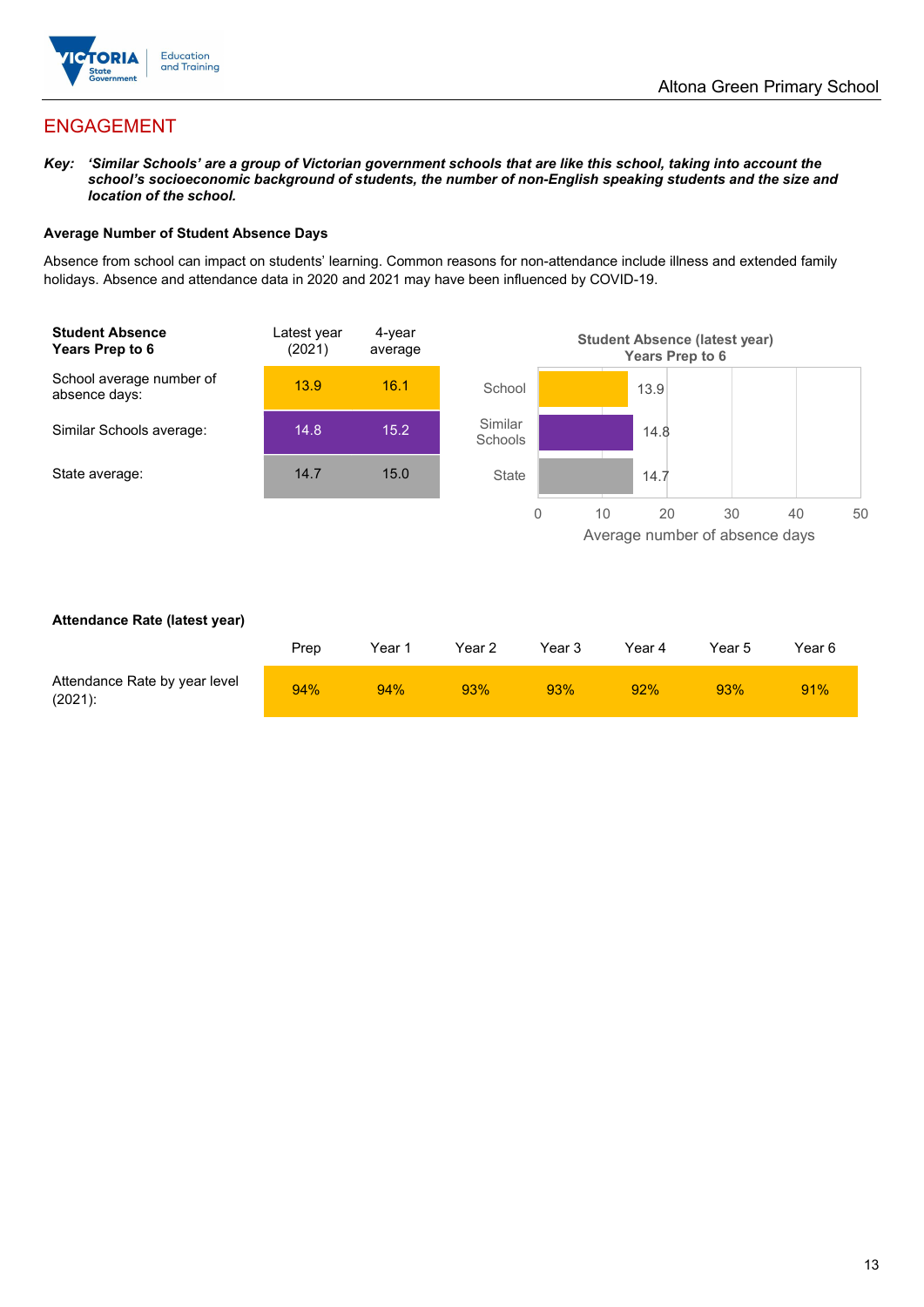

## WELLBEING

Key: 'Similar Schools' are a group of Victorian government schools that are like this school, taking into account the school's socioeconomic background of students, the number of non-English speaking students and the size and location of the school.

### Student Attitudes to School – Sense of Connectedness

The percent endorsement on Sense of Connectedness factor, as reported in the Attitudes to School Survey completed annually by Victorian government school students, indicates the percent of positive responses (agree or strongly agree).

| <b>Sense of Connectedness</b><br>Years 4 to 6 | Latest year<br>(2021) | 4-year<br>average |  |
|-----------------------------------------------|-----------------------|-------------------|--|
| School percent endorsement:                   | 78.1%                 | 81.3%             |  |
| Similar Schools average:                      | 78.0%                 | 79.2%             |  |
| State average:                                | 79.5%                 | 80.4%             |  |

Due to lower participation rates, differences in the timing of the survey/length of survey period and the general impact of Covid19 across 2020 and 2021, data are often not comparable with previous years or within similar school groups. Care should be taken when interpreting these results.



### Student Attitudes to School – Management of Bullying

The percent endorsement on Management of Bullying factor, as reported in the Attitudes to School Survey completed annually by Victorian government school students, indicates the percent of positive responses (agree or strongly agree).

| <b>Management of Bullying</b><br>Years 4 to 6 | Latest year<br>(2021) | 4-year<br>average |  |
|-----------------------------------------------|-----------------------|-------------------|--|
| School percent endorsement:                   | <b>74.5%</b>          | 79.9%             |  |
| Similar Schools average:                      | 76.8%                 | 78.7%             |  |
| State average:                                | 78.4%                 | 79.7%             |  |

Due to lower participation rates, differences in the timing of the survey/length of survey period and the general impact of Covid19 across 2020 and 2021, data are often not comparable with previous years or within similar school groups. Care should be taken when interpreting these results.

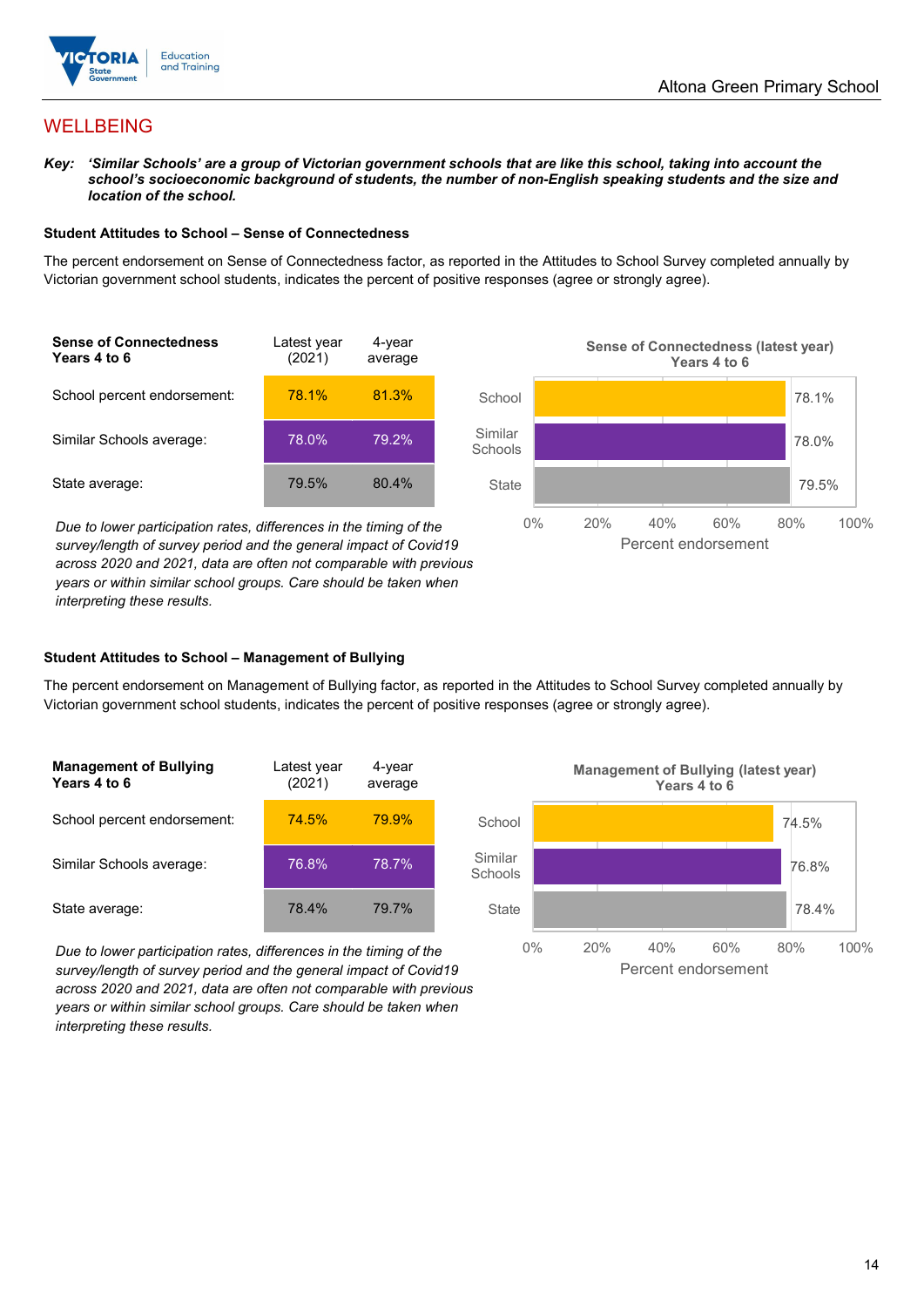

# Financial Performance and Position

FINANCIAL PERFORMANCE - OPERATING STATEMENT SUMMARY FOR THE YEAR ENDING 31 DECEMBER, 2021

| <b>Revenue</b>                  | <b>Actual</b> |
|---------------------------------|---------------|
| <b>Student Resource Package</b> | \$3,788,890   |
| Government Provided DET Grants  | \$409,565     |
| Government Grants Commonwealth  | \$6,840       |
| <b>Government Grants State</b>  | \$1,000       |
| Revenue Other                   | (\$4,603)     |
| <b>Locally Raised Funds</b>     | \$240,034     |
| <b>Capital Grants</b>           | \$0           |
| <b>Total Operating Revenue</b>  | \$4,441,726   |

| Equity <sup>1</sup>                                 | <b>Actual</b> |
|-----------------------------------------------------|---------------|
| Equity (Social Disadvantage)                        | \$72,830      |
| Equity (Catch Up)                                   | \$0           |
| <b>Transition Funding</b>                           | \$0           |
| Equity (Social Disadvantage - Extraordinary Growth) | \$0           |
| <b>Equity Total</b>                                 | \$72,830      |

| <b>Expenditure</b>                    | <b>Actual</b> |
|---------------------------------------|---------------|
| Student Resource Package <sup>2</sup> | \$3,554,574   |
| Adjustments                           | \$0           |
| <b>Books &amp; Publications</b>       | \$608         |
| Camps/Excursions/Activities           | \$24,885      |
| <b>Communication Costs</b>            | \$4,734       |
| Consumables                           | \$69,049      |
| Miscellaneous Expense <sup>3</sup>    | \$12,570      |
| <b>Professional Development</b>       | \$15,296      |
| Equipment/Maintenance/Hire            | \$18,675      |
| <b>Property Services</b>              | \$47,267      |
| Salaries & Allowances <sup>4</sup>    | \$106,666     |
| <b>Support Services</b>               | \$124,957     |
| Trading & Fundraising                 | \$42,072      |
| Motor Vehicle Expenses                | \$0           |
| Travel & Subsistence                  | \$0           |
| <b>Utilities</b>                      | \$27,058      |
| <b>Total Operating Expenditure</b>    | \$4,048,412   |
| <b>Net Operating Surplus/-Deficit</b> | \$393,314     |
| <b>Asset Acquisitions</b>             | \$24,359      |

(1) The equity funding reported above is a subset of the overall revenue reported by the school.

(2) Student Resource Package Expenditure figures are as of 24 Feb 2022 and are subject to change during the reconciliation process.

(3) Miscellaneous Expenses include bank charges, administration expenses, insurance and taxation charges.

(4) Salaries and Allowances refers to school-level payroll.